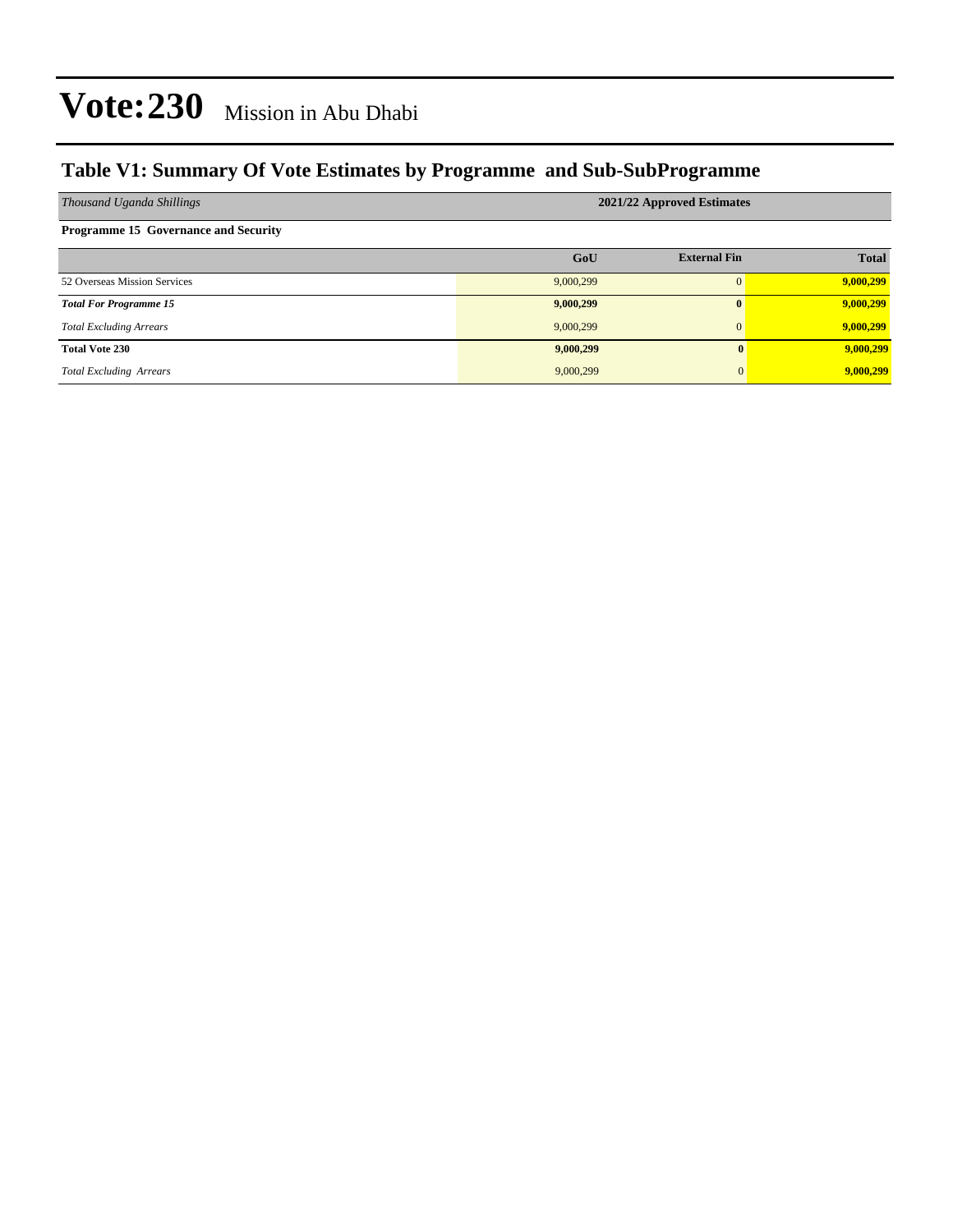### **Table V2: Summary Of Vote Estimates by Sub-SubProgramme,Department and Project**

| Thousand Uganda Shillings                                                 |                  | 2020/21 Approved Budget |              |              | 2021/22 Approved Estimates |                               |              |
|---------------------------------------------------------------------------|------------------|-------------------------|--------------|--------------|----------------------------|-------------------------------|--------------|
| <b>Sub-SubProgramme 52 Overseas Mission Services</b>                      |                  |                         |              |              |                            |                               |              |
| <b>Recurrent Budget Estimates</b>                                         | Wage             | <b>Non-Wage</b>         | <b>AIA</b>   | <b>Total</b> | <b>Wage</b>                | <b>Non-Wage</b>               | <b>Total</b> |
| 01 Headquarters Abu Dhabi                                                 | 764,923          | 4,251,376               | $\mathbf{0}$ | 5,016,299    | 764,923                    | 7,735,376                     | 8,500,299    |
| <b>Total Recurrent Budget Estimates for Sub-</b><br><b>SubProgramme</b>   | 764,923          | 4,251,376               | $\bf{0}$     | 5,016,299    | 764,923                    | 7,735,376                     | 8,500,299    |
| Development Budget Estimates                                              | <b>GoU</b> Dev't | <b>External Fin</b>     | <b>AIA</b>   | <b>Total</b> |                            | <b>GoU Dev't External Fin</b> | <b>Total</b> |
| 1744 Retooling Mission in Abu Dhabi                                       | $\Omega$         | $\mathbf{0}$            | $\mathbf{0}$ | $\bf{0}$     | 500,000                    | $\overline{0}$                | 500,000      |
| <b>Total Development Budget Estimates for Sub-</b><br><b>SubProgramme</b> | $\bf{0}$         | $\bf{0}$                | $\bf{0}$     | $\bf{0}$     | 500,000                    | $\bf{0}$                      | 500,000      |
|                                                                           | GoU              | <b>External Fin</b>     | <b>AIA</b>   | <b>Total</b> | GoU                        | <b>External Fin</b>           | <b>Total</b> |
| <b>Total For Sub-SubProgramme 52</b>                                      | 5,016,299        | $\mathbf{0}$            | $\bf{0}$     | 5,016,299    | 9,000,299                  | $\bf{0}$                      | 9,000,299    |
| <b>Total Excluding Arrears</b>                                            | 5,016,299        | $\mathbf{0}$            | $\mathbf{0}$ | 5,016,299    | 9,000,299                  | $\overline{0}$                | 9,000,299    |
| <b>Total Vote 230</b>                                                     | 5,016,299        | $\bf{0}$                | $\bf{0}$     | 5,016,299    | 9,000,299                  | $\bf{0}$                      | 9,000,299    |
| <b>Total Excluding Arrears</b>                                            | 5,016,299        | $\mathbf{0}$            | $\mathbf{0}$ | 5,016,299    | 9,000,299                  | $\mathbf{0}$                  | 9,000,299    |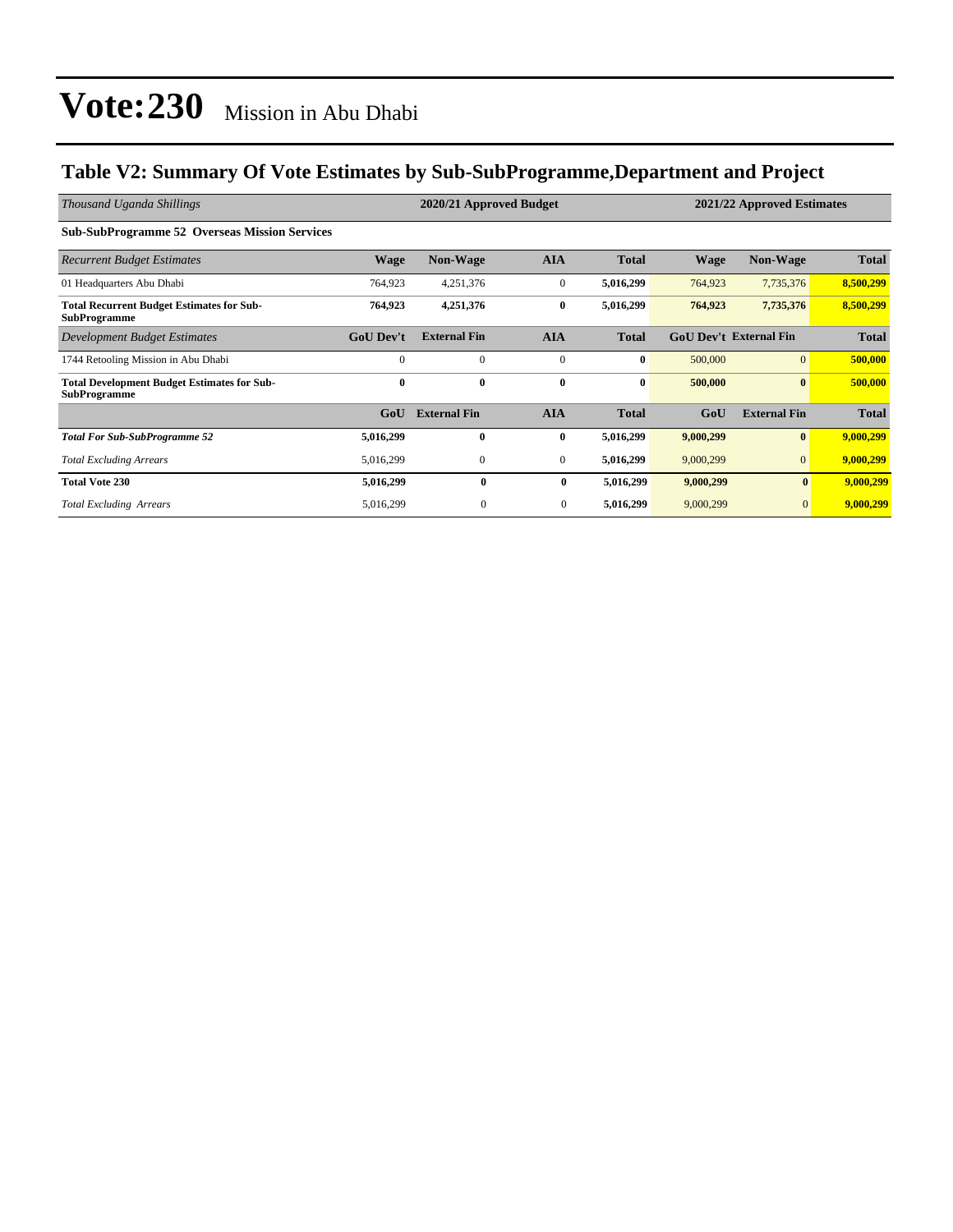### **Table V3: Summary Vote Estimates by Item**

| Thousand Uganda Shillings                                   |                  | 2020/21 Approved Budget |                  |                  |           | 2021/22 Approved Estimates |                |  |  |
|-------------------------------------------------------------|------------------|-------------------------|------------------|------------------|-----------|----------------------------|----------------|--|--|
|                                                             | GoU              | <b>External Fin</b>     | AIA              | <b>Total</b>     | GoU       | <b>External Fin</b>        | <b>Total</b>   |  |  |
| <b>Employees, Goods and Services (Outputs Provided)</b>     | 5,016,299        | $\bf{0}$                | $\bf{0}$         | 5,016,299        | 8,500,299 | $\bf{0}$                   | 8,500,299      |  |  |
| 211103 Allowances (Inc. Casuals, Temporary)                 | 1,032,000        | $\bf{0}$                | $\bf{0}$         | 1,032,000        | 1,410,000 | $\bf{0}$                   | 1,410,000      |  |  |
| 211105 Missions staff salaries                              | 764,923          | $\bf{0}$                | $\bf{0}$         | 764,923          | 764,923   | $\bf{0}$                   | 764,923        |  |  |
| 213001 Medical expenses (To employees)                      | 250,000          | $\bf{0}$                | $\bf{0}$         | 250,000          | 320,000   | $\bf{0}$                   | 320,000        |  |  |
| 213004 Gratuity Expenses                                    | $\bf{0}$         | 0                       | $\bf{0}$         | $\bf{0}$         | 65,000    | $\bf{0}$                   | 65,000         |  |  |
| 221001 Advertising and Public Relations                     | 20,000           | $\bf{0}$                | $\bf{0}$         | 20,000           | 140,000   | $\bf{0}$                   | 140,000        |  |  |
| 221002 Workshops and Seminars                               | $\bf{0}$         | 0                       | $\bf{0}$         | $\bf{0}$         | 150,000   | $\bf{0}$                   | 150,000        |  |  |
| 221005 Hire of Venue (chairs, projector, etc)               | $\boldsymbol{0}$ | $\bf{0}$                | $\bf{0}$         | $\bf{0}$         | 170,000   | $\bf{0}$                   | <b>170,000</b> |  |  |
| 221007 Books, Periodicals & Newspapers                      | 20,000           | $\bf{0}$                | $\bf{0}$         | 20,000           | 25,376    | $\bf{0}$                   | 25,376         |  |  |
| 221008 Computer supplies and Information Technology<br>(TT) | 120,000          | 0                       | $\bf{0}$         | 120,000          | 200,000   | $\bf{0}$                   | 200,000        |  |  |
| 221009 Welfare and Entertainment                            | 160,000          | 0                       | $\bf{0}$         | 160,000          | 320,000   | $\bf{0}$                   | 320,000        |  |  |
| 221011 Printing, Stationery, Photocopying and Binding       | 80,000           | $\bf{0}$                | $\bf{0}$         | 80,000           | 100,000   | $\bf{0}$                   | 100,000        |  |  |
| 221012 Small Office Equipment                               | 20,000           | $\bf{0}$                | $\bf{0}$         | 20,000           | 140,000   | $\bf{0}$                   | 140,000        |  |  |
| 221014 Bank Charges and other Bank related costs            | 8,000            | 0                       | $\bf{0}$         | 8,000            | 10,000    | $\bf{0}$                   | 10,000         |  |  |
| 221017 Subscriptions                                        | 8,000            | $\bf{0}$                | $\bf{0}$         | 8,000            | 20,000    | $\bf{0}$                   | 20,000         |  |  |
| 222001 Telecommunications                                   | 200,000          | 0                       | $\bf{0}$         | 200,000          | 300,000   | $\bf{0}$                   | 300,000        |  |  |
| 222002 Postage and Courier                                  | 20,000           | $\bf{0}$                | $\bf{0}$         | 20,000           | 30,000    | $\bf{0}$                   | 30,000         |  |  |
| 223003 Rent – (Produced Assets) to private entities         | 1,700,000        | $\bf{0}$                | $\bf{0}$         | 1,700,000        | 2,500,009 | $\bf{0}$                   | 2,500,009      |  |  |
| 223005 Electricity                                          | 100,000          | 0                       | $\bf{0}$         | 100,000          | 150,000   | $\bf{0}$                   | 150,000        |  |  |
| 223006 Water                                                | 80,000           | $\bf{0}$                | $\bf{0}$         | 80,000           | 110,000   | $\bf{0}$                   | 110,000        |  |  |
| 223007 Other Utilities- (fuel, gas, firewood, charcoal)     | $\bf{0}$         | 0                       | $\bf{0}$         | 0                | 50,000    | $\bf{0}$                   | 50,000         |  |  |
| 226002 Licenses                                             | $\bf{0}$         | $\bf{0}$                | $\bf{0}$         | 0                | 20,000    | $\bf{0}$                   | 20,000         |  |  |
| 227001 Travel inland                                        | 163,110          | $\bf{0}$                | $\bf{0}$         | 163,110          | 380,000   | $\bf{0}$                   | 380,000        |  |  |
| 227002 Travel abroad                                        | 98,138           | 0                       | $\bf{0}$         | 98,138           | 400,000   | $\bf{0}$                   | 400,000        |  |  |
| 227003 Carriage, Haulage, Freight and transport hire        | $\bf{0}$         | $\bf{0}$                | $\bf{0}$         | $\bf{0}$         | 110,000   | $\bf{0}$                   | 110,000        |  |  |
| 227004 Fuel, Lubricants and Oils                            | 32,128           | $\bf{0}$                | $\bf{0}$         | 32,128           | 260,000   | $\bf{0}$                   | 260,000        |  |  |
| 228002 Maintenance - Vehicles                               | 100,000          | 0                       | $\bf{0}$         | 100,000          | 190,000   | $\bf{0}$                   | 190,000        |  |  |
| 228004 Maintenance – Other                                  | 40,000           | $\bf{0}$                | $\bf{0}$         | 40,000           | 89,991    | $\bf{0}$                   | 89,991         |  |  |
| 273101 Medical expenses (To general Public)                 | 0                | $\bf{0}$                | $\bf{0}$         | $\pmb{0}$        | 75,000    | $\pmb{0}$                  | 75,000         |  |  |
| <b>Investment</b> (Capital Purchases)                       | $\bf{0}$         | $\bf{0}$                | $\bf{0}$         | $\boldsymbol{0}$ | 500,000   | $\bf{0}$                   | 500,000        |  |  |
| 312201 Transport Equipment                                  | $\bf{0}$         | $\bf{0}$                | $\bf{0}$         | $\bf{0}$         | 300,000   | $\bf{0}$                   | 300,000        |  |  |
| 312203 Furniture & Fixtures                                 | 0                | $\bf{0}$                | $\bf{0}$         | $\boldsymbol{0}$ | 200,000   | $\bf{0}$                   | 200,000        |  |  |
| <b>Grand Total Vote 230</b>                                 | 5,016,299        | $\pmb{0}$               | $\bf{0}$         | 5,016,299        | 9,000,299 | $\bf{0}$                   | 9,000,299      |  |  |
| <b>Total Excluding Arrears</b>                              | 5,016,299        | $\boldsymbol{0}$        | $\boldsymbol{0}$ | 5,016,299        | 9,000,299 | $\mathbf{0}$               | 9,000,299      |  |  |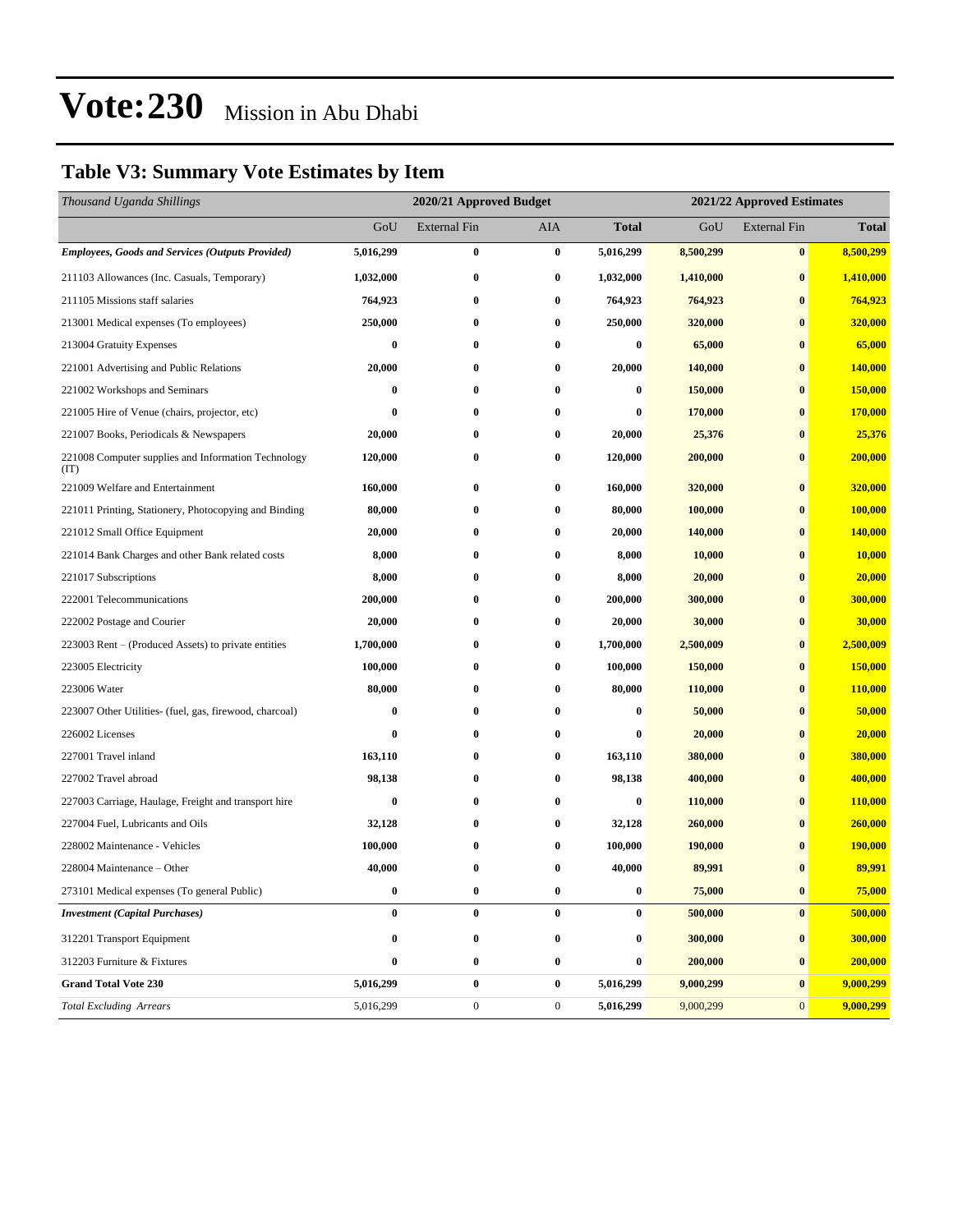### **Table V4: Detailed Estimates by Sub-SubProgramme, Department,Project and Budget Output and Item**

### *Sub-SubProgrammme 52 Overseas Mission Services*

*Recurrent Budget Estimates*

### **Department 01 Headquarters Abu Dhabi**

| Thousand Uganda Shillings                                | 2020/21 Approved Budget |                  |                  |              |                       | 2021/22 Approved Estimates |                         |  |
|----------------------------------------------------------|-------------------------|------------------|------------------|--------------|-----------------------|----------------------------|-------------------------|--|
| <b>Outputs Provided</b>                                  | Wage                    | Non Wage         | AIA              | <b>Total</b> | Wage                  | Non Wage                   | <b>Total</b>            |  |
| <b>Budget Output 165201 Cooperation frameworks</b>       |                         |                  |                  |              |                       |                            |                         |  |
| 211103 Allowances (Inc. Casuals, Temporary)              | $\boldsymbol{0}$        | 852,000          | $\boldsymbol{0}$ | 852,000      | $\mathbf{0}$          | 950,000                    | 950,000                 |  |
| 211105 Missions staff salaries                           | 764,923                 | $\overline{0}$   | $\overline{0}$   | 764,923      | 764,923               | $\mathbf{0}$               | 764,923                 |  |
| 213001 Medical expenses (To employees)                   | $\boldsymbol{0}$        | 250,000          | $\boldsymbol{0}$ | 250,000      | $\mathbf{0}$          | 320,000                    | 320,000                 |  |
| 221008 Computer supplies and Information Technology (IT) | $\boldsymbol{0}$        | $\boldsymbol{0}$ | $\boldsymbol{0}$ | $\bf{0}$     | $\mathbf{0}$          | 80,000                     | 80,000                  |  |
| 221009 Welfare and Entertainment                         | $\boldsymbol{0}$        | $\boldsymbol{0}$ | $\mathbf{0}$     | $\bf{0}$     | $\mathbf{0}$          | 120,000                    | 120,000                 |  |
| 222001 Telecommunications                                | $\boldsymbol{0}$        | $\boldsymbol{0}$ | $\boldsymbol{0}$ | $\bf{0}$     | $\mathbf{0}$          | 200,000                    | 200,000                 |  |
| 223003 Rent – (Produced Assets) to private entities      | $\boldsymbol{0}$        | 1,700,000        | $\mathbf{0}$     | 1,700,000    | $\mathbf{0}$          | 2,000,009                  | 2,000,009               |  |
| 227002 Travel abroad                                     | $\boldsymbol{0}$        | 98,138           | $\boldsymbol{0}$ | 98,138       | $\mathbf{0}$          | $\mathbf{0}$               | $\overline{\mathbf{0}}$ |  |
| <b>Total Cost of Budget Output 01</b>                    | 764,923                 | 2,900,138        | 0                | 3,665,060    | 764,923               | 3,670,009                  | 4,434,932               |  |
| <b>Budget Output 165202 Consulars services</b>           |                         |                  |                  |              |                       |                            |                         |  |
| 211103 Allowances (Inc. Casuals, Temporary)              | $\boldsymbol{0}$        | $\boldsymbol{0}$ | $\overline{0}$   | $\bf{0}$     | $\mathbf{0}$          | 260,000                    | 260,000                 |  |
| 213004 Gratuity Expenses                                 | $\boldsymbol{0}$        | $\overline{0}$   | $\boldsymbol{0}$ | $\bf{0}$     | $\mathbf{0}$          | 65,000                     | 65,000                  |  |
| 221001 Advertising and Public Relations                  | $\boldsymbol{0}$        | 20,000           | $\boldsymbol{0}$ | 20,000       | $\mathbf{0}$          | 40,000                     | 40,000                  |  |
| 221007 Books, Periodicals & Newspapers                   | $\boldsymbol{0}$        | 20,000           | $\boldsymbol{0}$ | 20,000       | $\mathbf{0}$          | 25,376                     | 25,376                  |  |
| 221008 Computer supplies and Information Technology (IT) | $\boldsymbol{0}$        | 120,000          | $\boldsymbol{0}$ | 120,000      | $\mathbf{0}$          | $\boldsymbol{0}$           | $\overline{\mathbf{0}}$ |  |
| 221009 Welfare and Entertainment                         | $\boldsymbol{0}$        | 160,000          | $\mathbf{0}$     | 160,000      | $\mathbf{0}$          | 200,000                    | 200,000                 |  |
| 221011 Printing, Stationery, Photocopying and Binding    | $\boldsymbol{0}$        | 80,000           | $\mathbf{0}$     | 80,000       | $\mathbf{0}$          | 60,000                     | 60,000                  |  |
| 221012 Small Office Equipment                            | $\boldsymbol{0}$        | 20,000           | $\boldsymbol{0}$ | 20,000       | $\mathbf{0}$          | 140,000                    | 140,000                 |  |
| 221014 Bank Charges and other Bank related costs         | $\boldsymbol{0}$        | 8,000            | $\boldsymbol{0}$ | 8,000        | $\mathbf{0}$          | 10,000                     | 10,000                  |  |
| 221017 Subscriptions                                     | $\boldsymbol{0}$        | 8,000            | $\boldsymbol{0}$ | 8,000        | $\mathbf{0}$          | 20,000                     | 20,000                  |  |
| 222001 Telecommunications                                | $\boldsymbol{0}$        | 200,000          | $\mathbf{0}$     | 200,000      | $\mathbf{0}$          | 50,000                     | 50,000                  |  |
| 222002 Postage and Courier                               | $\boldsymbol{0}$        | 20,000           | $\mathbf{0}$     | 20,000       | $\mathbf{0}$          | $\mathbf{0}$               | $\overline{\mathbf{0}}$ |  |
| 223003 Rent – (Produced Assets) to private entities      | $\boldsymbol{0}$        | $\bf{0}$         | $\boldsymbol{0}$ | $\bf{0}$     | $\mathbf{0}$          | 500,000                    | 500,000                 |  |
| 223005 Electricity                                       | $\boldsymbol{0}$        | 100,000          | $\boldsymbol{0}$ | 100,000      | $\mathbf{0}$          | 150,000                    | 150,000                 |  |
| 223006 Water                                             | $\boldsymbol{0}$        | 80,000           | $\boldsymbol{0}$ | 80,000       | $\mathbf{0}$          | 110,000                    | 110,000                 |  |
| 223007 Other Utilities- (fuel, gas, firewood, charcoal)  | $\boldsymbol{0}$        | $\boldsymbol{0}$ | $\mathbf{0}$     | $\bf{0}$     | $\mathbf{0}$          | 50,000                     | 50,000                  |  |
| 226002 Licenses                                          | $\boldsymbol{0}$        | $\boldsymbol{0}$ | $\mathbf{0}$     | $\bf{0}$     | $\mathbf{0}$          | 20,000                     | 20,000                  |  |
| 227001 Travel inland                                     | $\boldsymbol{0}$        | $\boldsymbol{0}$ | $\boldsymbol{0}$ | 0            | $\boldsymbol{0}$      | 200,000                    | 200,000                 |  |
| 227002 Travel abroad                                     | $\boldsymbol{0}$        | $\boldsymbol{0}$ | $\overline{0}$   | $\bf{0}$     | $\boldsymbol{0}$      | 220,000                    | 220,000                 |  |
| 227003 Carriage, Haulage, Freight and transport hire     | $\boldsymbol{0}$        | $\boldsymbol{0}$ | $\overline{0}$   | $\bf{0}$     | $\mathbf{0}$          | 110,000                    | 110,000                 |  |
| 227004 Fuel, Lubricants and Oils                         | $\boldsymbol{0}$        | 25,116           | $\boldsymbol{0}$ | 25,116       | $\boldsymbol{0}$      | 200,000                    | 200,000                 |  |
| 228002 Maintenance - Vehicles                            | $\boldsymbol{0}$        | 100,000          | $\boldsymbol{0}$ | 100,000      | $\mathbf{0}$          | 130,000                    | 130,000                 |  |
| 228004 Maintenance – Other                               | $\boldsymbol{0}$        | 40,000           | $\boldsymbol{0}$ | 40,000       | $\boldsymbol{0}$      | 89,991                     | 89,991                  |  |
| 273101 Medical expenses (To general Public)              | $\boldsymbol{0}$        | $\boldsymbol{0}$ | $\boldsymbol{0}$ | $\bf{0}$     | $\boldsymbol{0}$      | 75,000                     | 75,000                  |  |
| <b>Total Cost of Budget Output 02</b>                    | 0                       | 1,001,116        | 0                | 1,001,116    | $\boldsymbol{\theta}$ | 2,725,367                  | 2,725,367               |  |